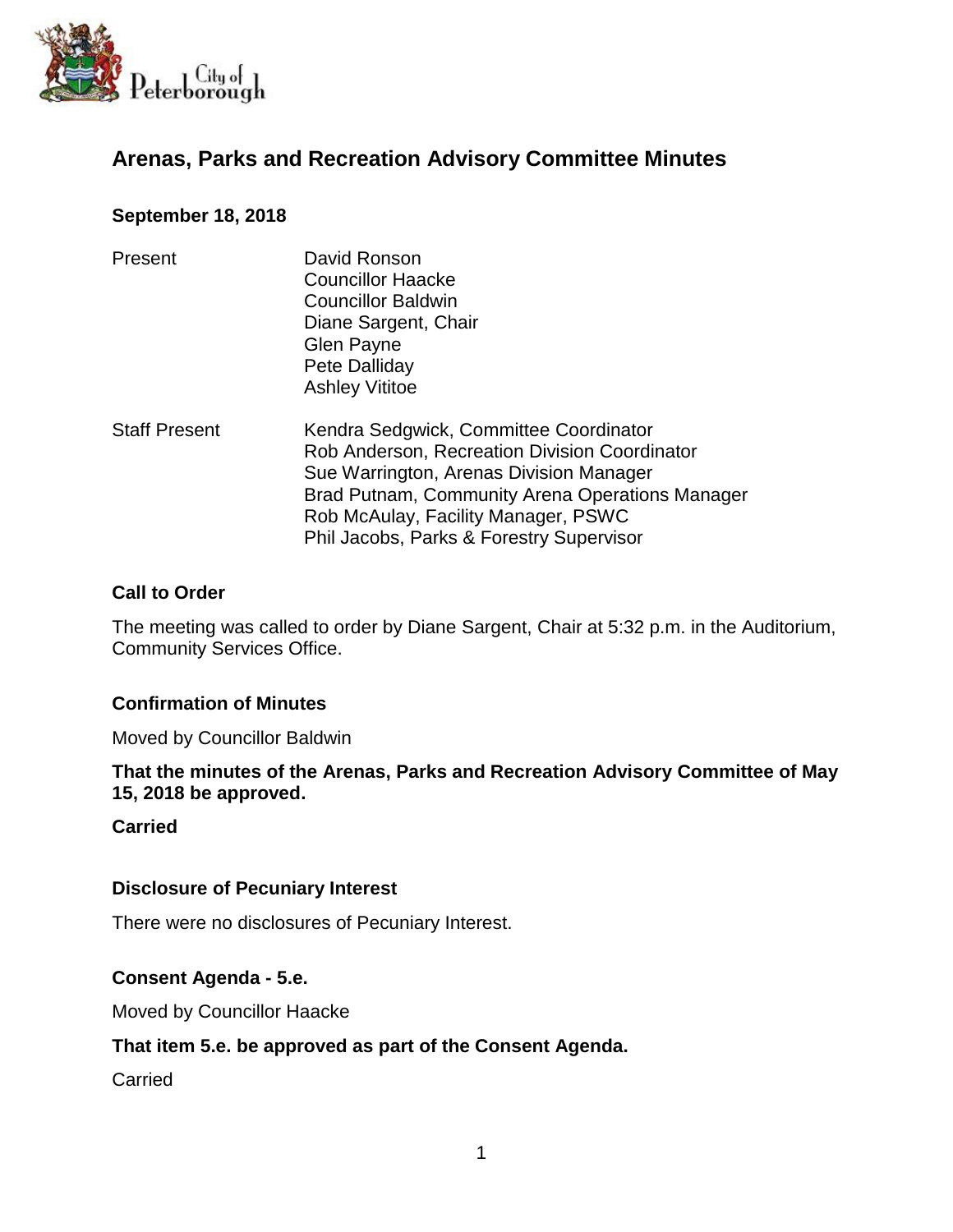Arenas, Parks and Recreation Advisory Committee minutes of September 18, 2018

## **Reports and Communications**

Municipal Access to Recreation Group - 2017 Year in Review Report APRAC18-019

Moved by Councillor Haacke

**That the Arenas Parks and Recreation Advisory Committee approve the recommendations outlined in Report APRAC18-019 dated September 18, 2018, of the Recreation Division Coordinator, as follows:**

- **a) That report APRAC18-019 be received for information; and**
- **b) That the Arenas Parks and Recreation Advisory Committee continues to support Staff's ongoing participation on the County-wide Municipal Access to Recreation Group.**

**Carried** 

Cyclocross National Championships 2018 and 2019 Report APRAC18-018

The Chair indicated that because the presenter could not attend the meeting, the report would not be dealt with.

Challenger Baseball - Field of Dreams Proposal Report APRAC18-020

Moved by Glen Payne

**That the Arenas Parks and Recreation Advisory Committee approve the recommendations outlined in Report APRAC18-020 dated September 18, 2018, of the Recreation Division Coordinator, as follows:**

- **a) That a presentation by Peterborough Challenger Baseball be received for information; and**
- **b) That Staff be requested to continue discussions with Peterborough Challenger Baseball on their proposal to establish a barrier-free baseball diamond on City-owned land.**

Carried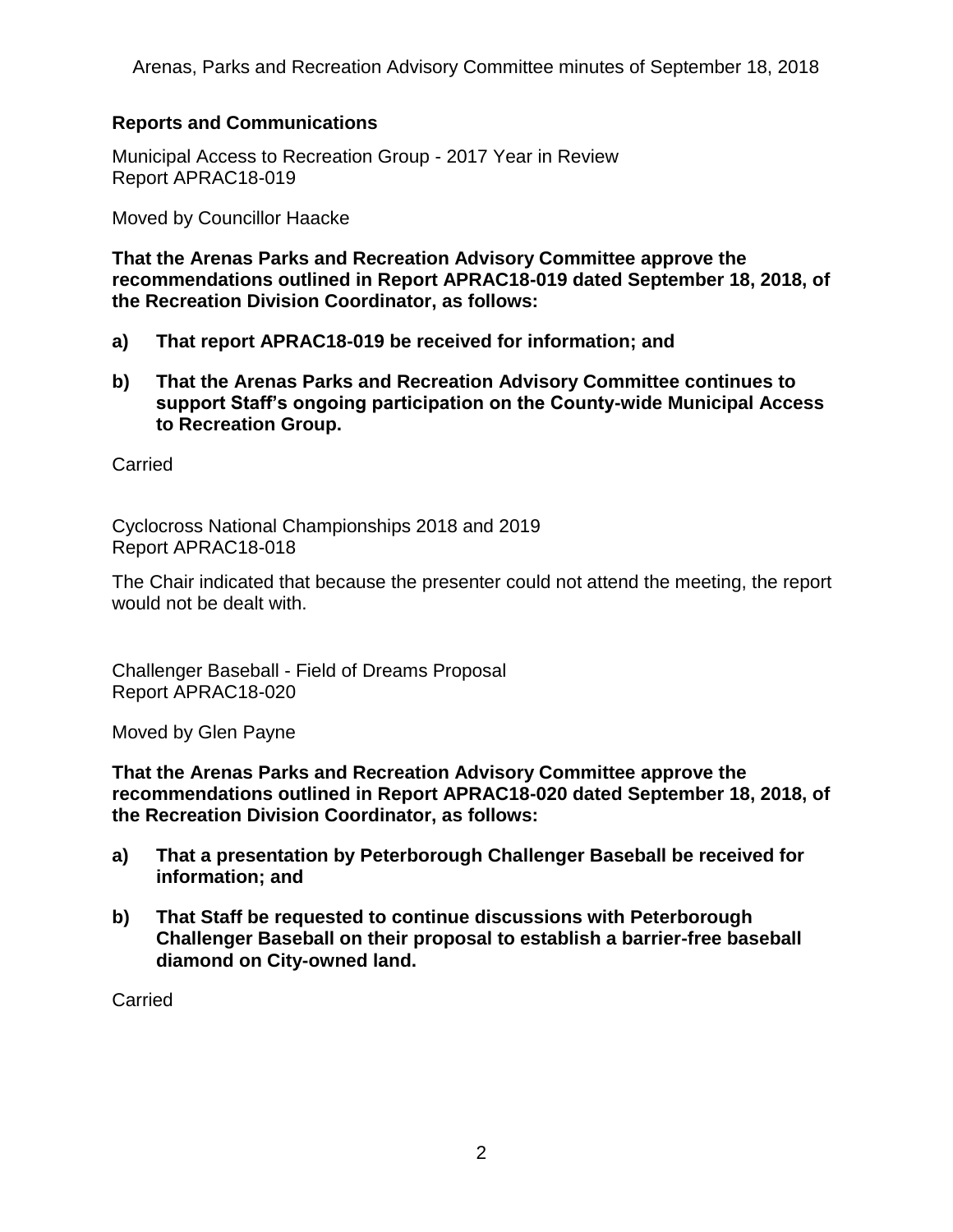Arenas, Parks and Recreation Advisory Committee minutes of September 18, 2018

Peterborough Sport and Wellness Centre - Accessible Pool Pod Report APRAC18-022

Andrea Pade, Aquatics Coordinator and Heather Stephens, Assistant Facility Manager provided an overview of Report APRAC18-022.

Moved by David Ronson

**That the Arenas Parks and Recreation Advisory Committee approve the recommendation outlined in Report APRAC18-022 dated September 18, 2018, of the Facility Manager, Peterborough Sport and Wellness Centre, as follows:**

**That the presentation by Peterborough Sport and Wellness Centre staff be received for information.**

Carried

Arena Ice Allocation Policy Update Report APRAC18-017

Sue Warrington, Manager, Arena Division and Brad Putnam, Community Arena Operations Manager, made a presentation.

Moved by Pete Dalliday

**That the Arenas Parks and Recreation Advisory Committee approve the recommendation outlined in Report APRAC18-017, dated September 18, 2018, of the Arena Division Manager, as follows:**

**That a presentation by the Arena Division Manager providing an update on the creation of a Corporate Arena Ice Allocation Policy be received for information.**

Carried

Other Business

A discussion was held regarding the relocation of floor and ice times during the Memorial Centre renovations.

## **Adjournment**

Moved by Councillor Baldwin

#### **That this meeting be adjourned at 7:26 p.m.**

Carried